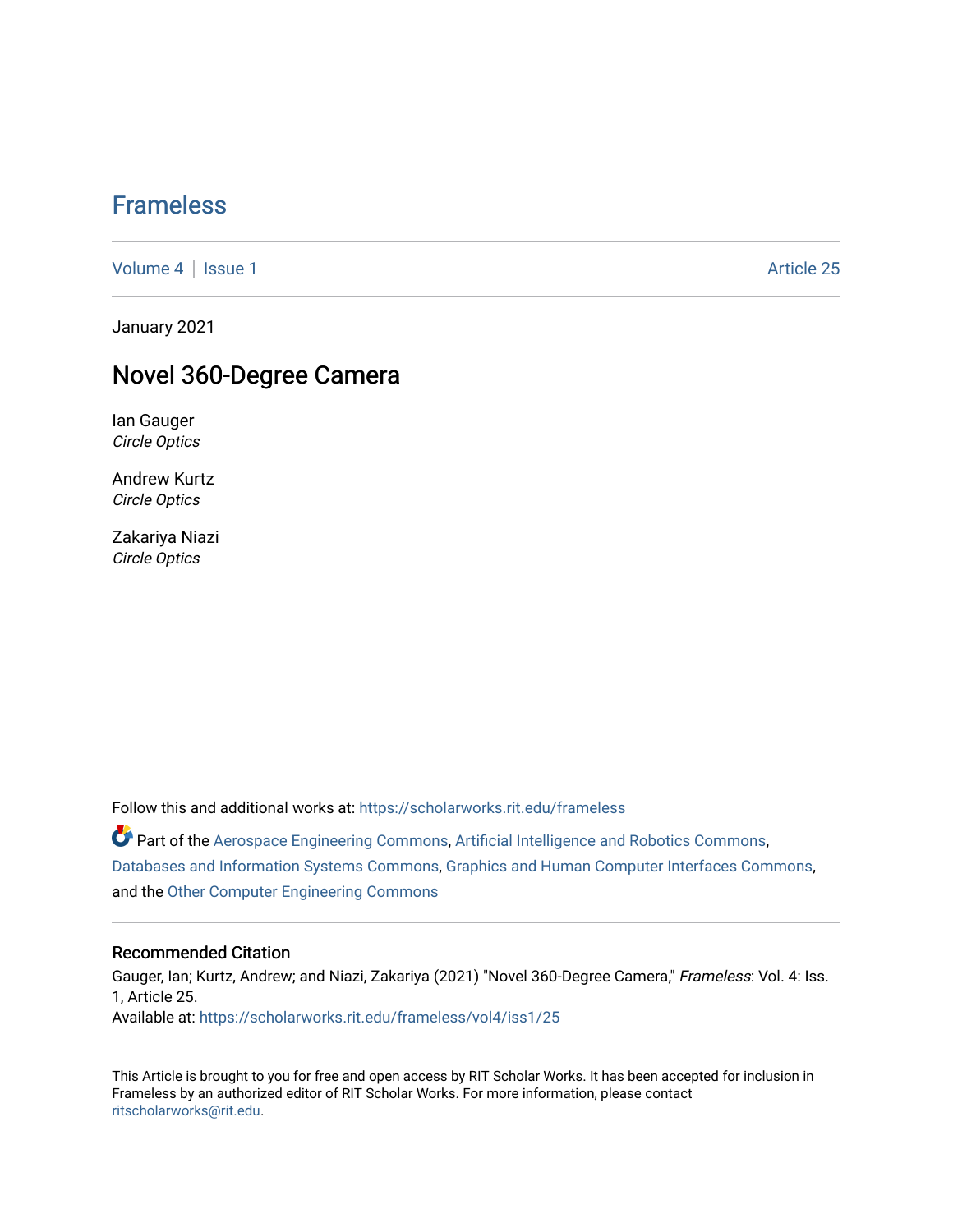

# **Novel 360-Degree Camera**

**Ian Gauger\*** Circle Optics **Andrew Kurtz** Circle Optics

**Zakariya Niazi** Circle Optics

*Abstract: Circle Optics is developing novel technology for low-parallax, real time, panoramic image capture using an integrated array of multiple adjacent polygonal-edged cameras. This technology can be optimized and deployed for a variety of markets, including cinematic VR. Circle Optics' existing prototype, Hydra Alpha, will be demonstrated.*

*Keywords: Parallax, Optics, Panoramic, 360° Camera, AR/VR, Defense, Aerospace, UAVs*

*<sup>\*</sup>*Corresponding Author, Ian Gauger  *Published online April 15th, 2022*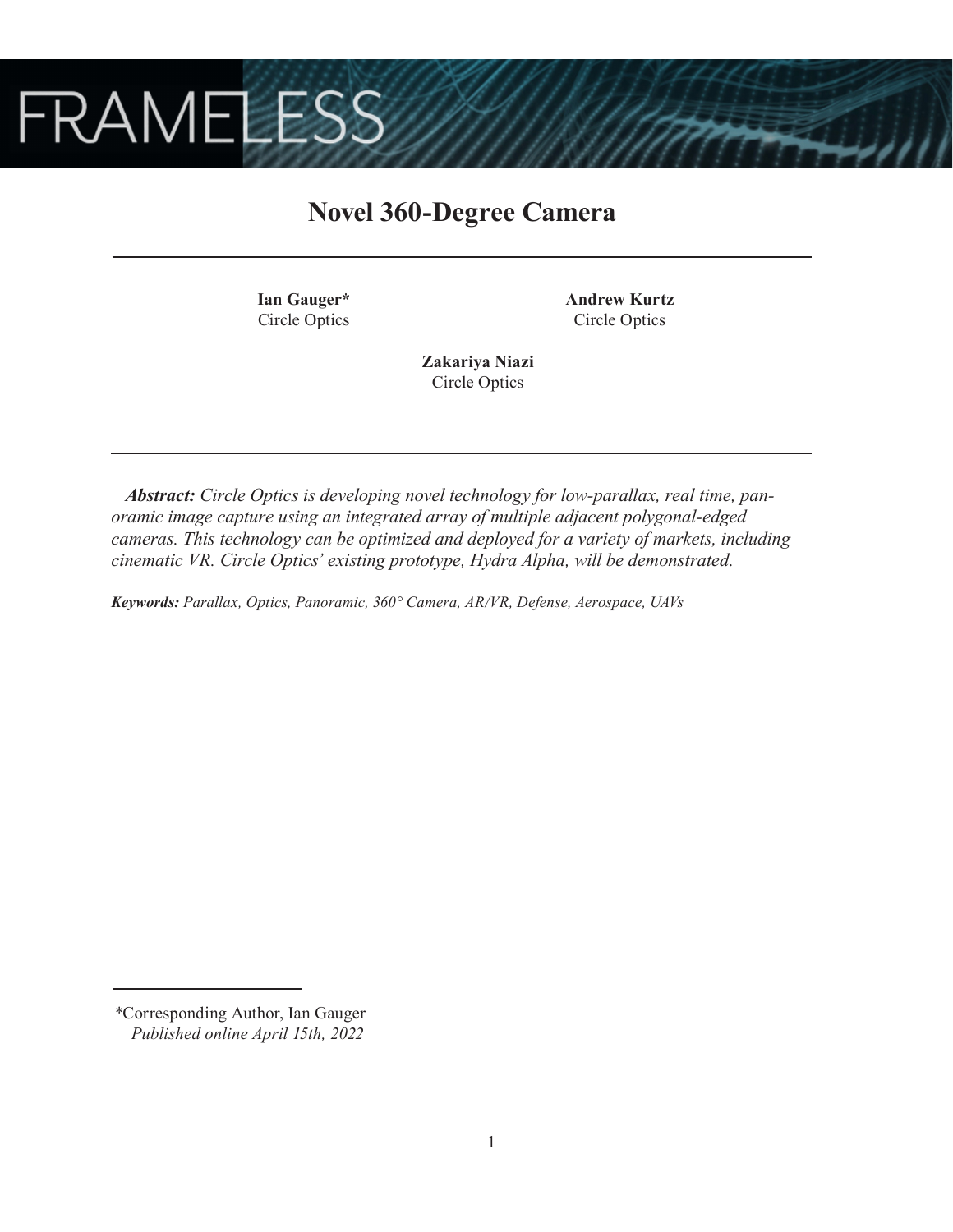**Vol. 1, No. 1 - 2019** *Frameless*

Pre-existing multi-camera panoramic devices, such as the Insta360, capture content with overlapping fields of view to compensate for, or limit, blind regions between spatially offset, round aperture, cameras. These devices are then burdened by parallax and time- consuming image stitching, which together can impart significant image artifacts in the resulting composite panoramic image. To address this, Circle Optics is developing a novel multi-camera technology, in which the individual camera channels are tapered inwards from outer polygonal cut lens elements, such that the channels can be assembled into a geometrical shape (e.g., a dodecahedron) with minimal gaps or seams between the channels. Additionally, the lenses are optically designed to limit parallax or perspective errors. In combination, these features provide real-time panoramic imaging from the plurality of camera channels with easy image tiling and minimal parallax-based image artifacts.

Circle Optics has a demonstratable prototype system, *Hydra Alpha*, and a second-generation system, Hydra Beta, under development. In addition to these cinematic VR targeted systems, Circle Optics is also developing specialized systems for NASA, the US Air Force, and for use on UAVs, where real-time wide field situational awareness is highly valued.

Circle Optics will demonstrate the *Hydra Alpha* system and discuss the evolution of the technology and its potential for application for a variety of markets.

#### **I. THE PARALLAX PARADIGM**

Although most people are unfamiliar with parallax or its properties, we rely on it every day to help enable our stereo image depth perception. Visual parallax is essentially enabled by the interocular distance, or gap



*Fig. 1. Image of the Hydra Alpha camera system.*

between human eyes, which averages  $~163.5$ mm for adults, and our eye rotation. Parallax means the ability to see an object in two different ways. It is a displacement or difference in the apparent position of an object viewed along two different lines of sight and is measured by the angle or semi-angle of inclination between those two lines. Along with lighting and shading, overlap or occlusion, linear perspective, and motion, parallax is a depth cue that helps enable human stereo depth perception. Human ocular parallax, which includes the change in perspective as the eye rotates, varies with object distance, as a person fixates on different parts of a scene. The brain then fuses the two instantaneous images to provide stereopsis, or the perception of depth produced by the reception in the brain of visual stimuli from both eyes in combination.

As another example, motion parallax is a monocular depth cue that arises from the relative velocities of objects moving across the retinae of a moving person, such that people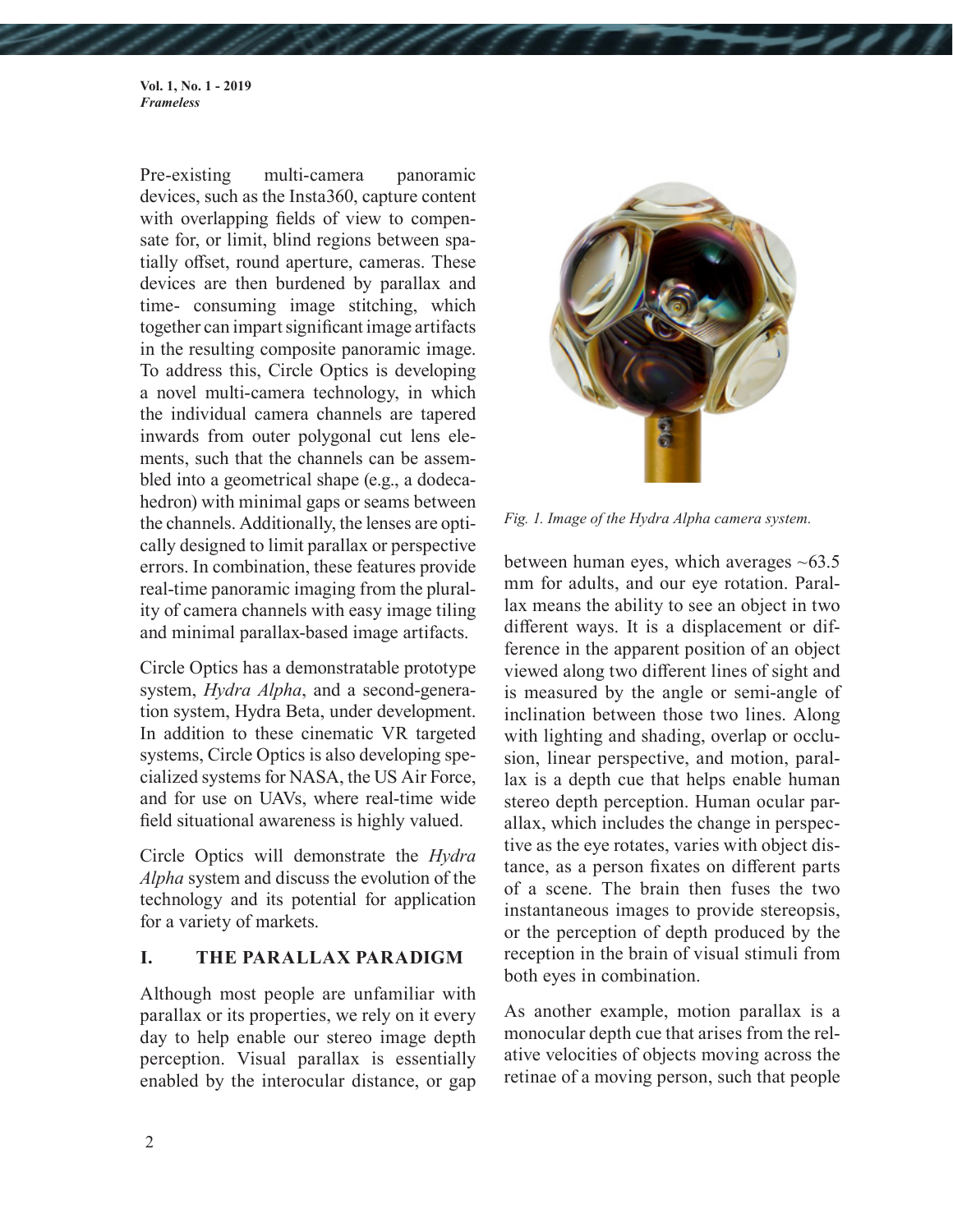see objects nearest to us moving faster than far away objects. This phenomenon is true whether the object itself that is moving or the observer/camera that is moving relative to the object. Stellar parallax is a special case of motion parallax, applied in astronomy, in which the relative motion between the Earth and near and distant starts can be used to estimate astronomical distances in light-years or parsecs.

In cinema, stereo parallax, which is similar to visual parallax, relates to how two cameras are positioned relative to separation distance and tilt or skew, when shooting movies. The same visual cues, such as lighting, motion, parallax, and perspective differences, are present in the two images. However, when the images are subsequently displayed or projected on a flat screen the sense of depth is generally lost, and the parallax differences in the images can be seen by the audience as displacements or offsets between the two superimposed images. This is then overcome by encoding the left and right images by control over the polarization or color of the display light, and having the audience members wear the appropriate decoding glasses.

However, parallax is rarely considered as an optical property relative to how an individual camera lens system is designed, or how adjacent camera systems are mounted relative to each other. Even in photogrammetry, which is the field of obtaining reliable measurements or 3D information about physical objects and the environment through the process of recording, measuring and interpreting photographic images, a simple pin-hole camera model is typically assumed, while the details of the camera performance or design are overlooked. As one counter example, companies that develop riflescopes are concerned with a version of motion parallax, where a change in the alignment of the user's eye, relative to the riflescope and the reticle thereof, can cause a misaiming to occur. Riflescopes are specifically designed to reduce or eliminate this issue.

### **II. THE CIRCLE OPTICS CAMERA SYSTEMS**

Circle Optics is developing optical and optomechanical designs for the individual camera channels, and for the devices or systems. In overall architecture, these systems can be spherical, like *Hydra Alpha*, hemispherical, conical, or annular, with pentagonal or hexagonal camera channels arrayed in the patterns of specific Goldberg polyhedra. Although the cameras characteristically use polygonal lenses to capture polygonal images with polygonal fields of view, for the more complex polyhedral shapes, the individual camera channels can have different maximum imaged fields of view. To enable more sensor options and dual simultaneous sensing modalities, the systems can also include relay lenses and secondary sensors.

The camera channels in the original *Hydra Alpha* prototype system were developed using a novel lens design approach in which the projection of the chief rays is optimized to help control parallax.1 The camera channels were then mounted in lens housings, and the housings were mounted together using a piecewise internal framework. As of this writing, one of the *Hydra Alpha* camera channels is inoperable as the outer lens element came out. This loss is attributed to an inadequate kinematic design which allowed internal mechanical stresses to be applied against the camera channel housings. Circle Optics has developed subsequent optical and mechanical2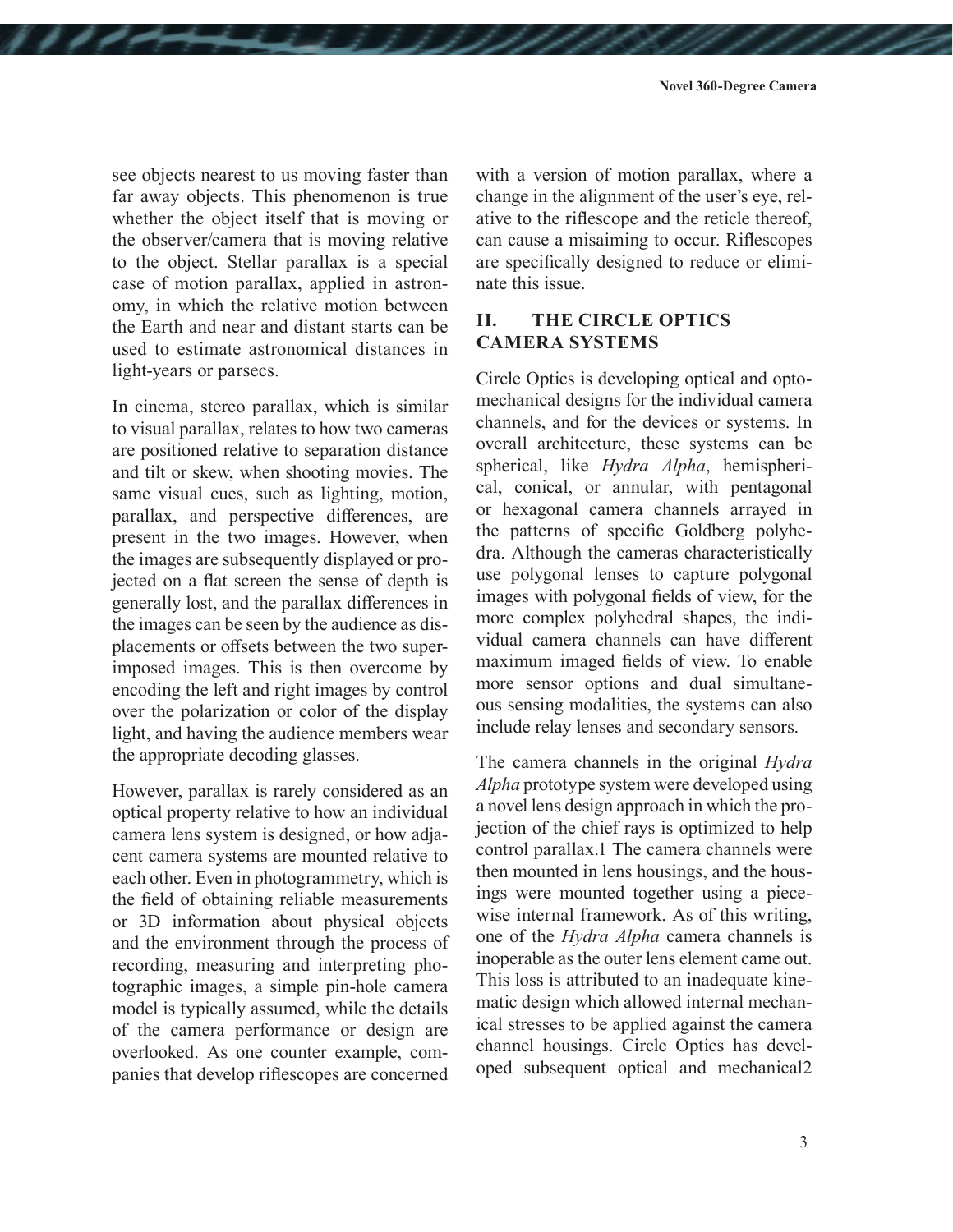

*Fig. 2. The image on the left shows how Circle Optics' fields of view align while the image on the right represents how comptetitors' fields of view overlap producing parallax.*

designs which have improved the potential system performance in myriad ways. For example, large high-resolution systems can be developed for military applications that can be deployed on aircraft or satellites. As another example, light weight systems with plastic optics can be developed for potential use on commercial or military drones. Circle Optics is presently working on a variety of device architectures, including ones whose shape and size is on the order of 10mm radius or approaching the size of a golf ball.

Of course, images captured by adjacent cameras can have color and intensity differences, due to differences in spectral transmission, lens assembly, maximum fields of view, and sensor responsivity. Image appearance between adjacent cameras can also occur from abrupt variations in scene brightness

between cameras. Circle Optics is developing image calibration software and tools, including for both intrinsic and extrinsic calibration, so as to address such issues.

In comparison to the prior *Hydra Alpha* system, the Hydra Beta system, which will be operational in Q1 2022, not only will have improved optics and opto- mechanics, but it will support higher resolutions and frame rates, which can make it a viable demonstration system for the high-end cinematic VR markets. In combination across a plurality of cameras, this system will image 8000 equatorial pixels. While this system is best suited for wide field of view image capture at short distances, other design optimizations that provide much higher resolutions, could be used effectively for cinematic VR to capture scene content at much greater distances. Circle Optics has over 20 letters of intent from participants in the cinematic / VR market who have an interest in at least testing the Hydra Beta system.

### **III. CONCLUSION**

Circle Optics technology can provide a unique combination of wide field or panoramic imaging, in real- time with low distortion, by cropping and tiling adjacent images together, while having minimal residual



*Fig. 3. Example of real-time output from the Hydra Alpha camera system captured in Times Square.*